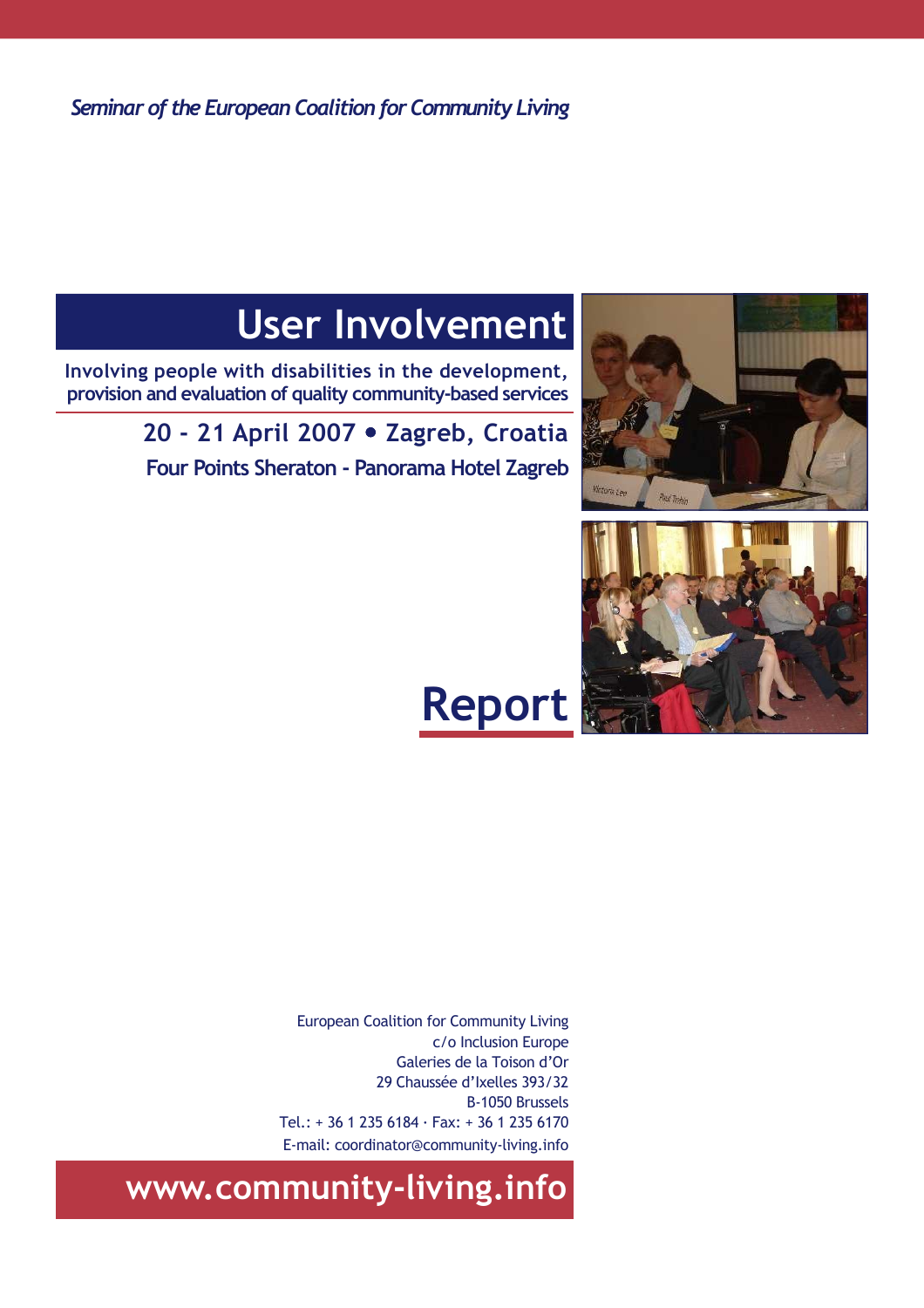## Acknowledgments

The European Coalition for Community Living would like to thank the staff and volunteers of the Association for Promoting Inclusion (API) and the Association for Self-Advocacy (ASA) from Zagreb for their support with the organisation of the Zagreb seminar. A special thank you goes to Neda Miščević, the office manager/lawyer at API, for all her work on the seminar on behalf of API and to Ivana Poslon for her support with the logistics.

ECCL would also like to thank all the speakers, moderators and rapporteurs at the seminar for their contribution to making the event a success.

## Further information

All the presentations from the seminar can be downloaded from ECCL's website www.community-living.info.

European Coalition for Community Living, June 2007 Report from the User Involvement Seminar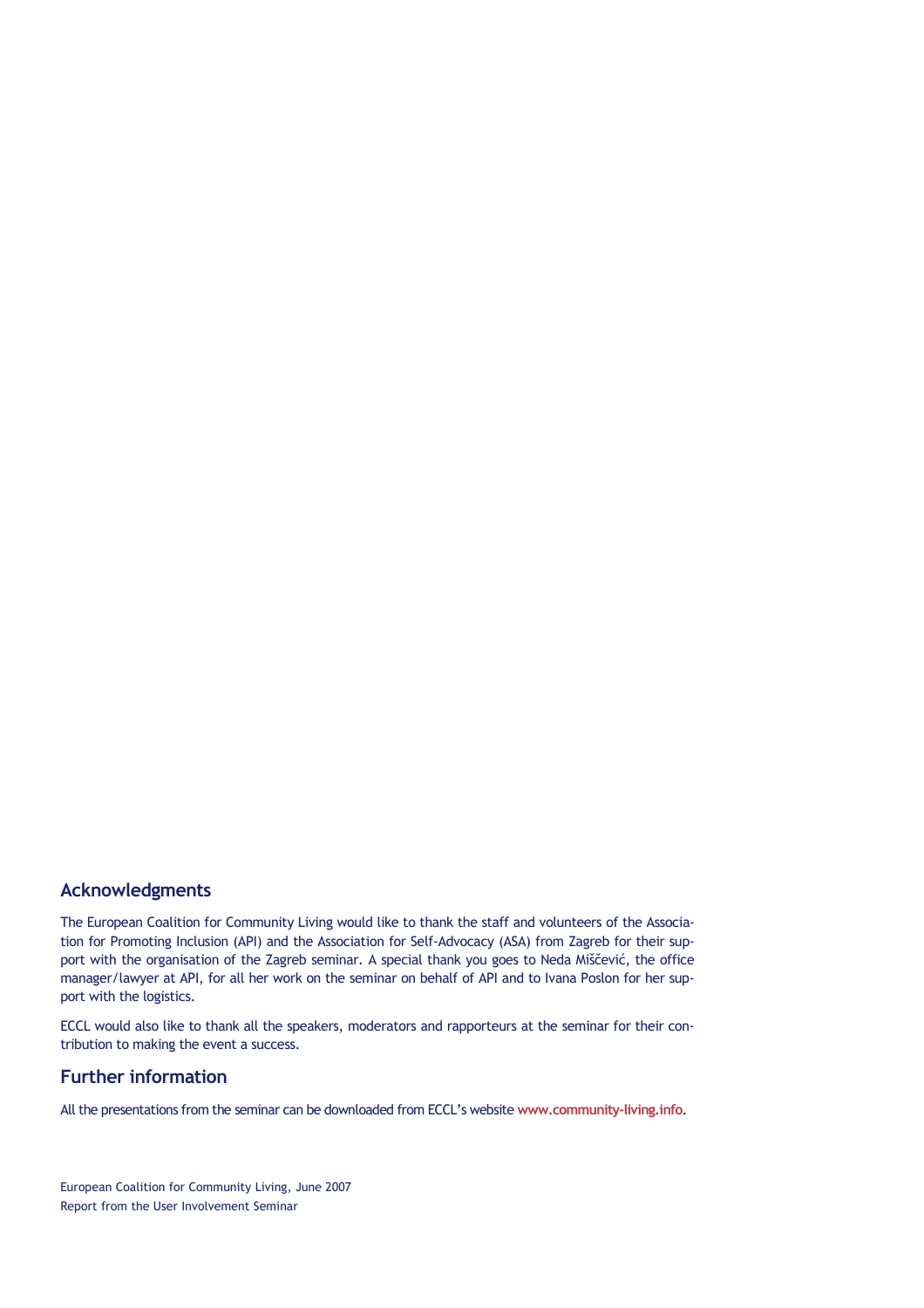# **Introduction**

The User Involvement seminar took place on 20 – 21 April 2007 in Zagreb, Croatia, and was organised by the European Coalition for Community Living (ECCL) in cooperation with the Association for Promoting Inclusion, Zagreb.

The aim of the seminar was to look more closely at the involvement of people with disabilities in the development, provision and evaluation of community-based services. During the one and a half day seminar, which was divided into five plenary sessions and six parallel working groups, participants had the opportunity to learn about good practices in user involvement, and to discuss challenges and ongoing developments in community living in Europe.

The seminar brought together more than 130 participants, half of which were from Croatia and the rest from 21 other European countries. Participants came from disability organisations, self-advocacy and user organisations, service providers, academic institutions, ministries and residential institutions for people with disabilities.

The city of Zagreb was chosen as the venue for this year's seminar in order to encourage the development of community-based services in Croatia and support organisations and individuals involved in efforts to develop community-based services for people with disabilities in the country. It was also significant that a number of participants from the neighbouring countries (Bosnia and Herzegovina, Serbia, Slovenia, Macedonia and Kosovo) were able to participate in the seminar and discuss strategies for the development of community-based services in their countries. The host of the seminar was the Association for Promoting Inclusion, a community-based service provider and advocate for community living in Croatia. Representatives of Zagreb's Association for Self-Advocacy were also involved as participants and speakers at the seminar.

# Setting the scene

The seminar was opened by John Evans, a member of ECCL's Management Committee and the President of the European Network on Independent Living. He welcomed participants to Zagreb, adding that he wished for the seminar to facilitate exchange of good practice and challenge participants' thinking and organisation of community-based services in their countries.

Words of welcome were also spoken by the co-organisers of the seminar - Borka Teodorović from the Association for Promoting Inclusion and Zdenka Petrović from the Association for Self-Advocacy. Ms. Petrović, who herself spent decades living in an institution, reminded participants that community living is a very important issue for all persons with intellectual disabilities. Many of them still live in institutions, secluded from others and not able to make decisions about their own lives. Speaking on behalf of the Croatian self-advocates, she expressed hope that the seminar would demonstrate how important it is for all individuals to have control over their own lives.

Following these introductory remarks from the organisers, the audience was addressed by the Assistant Minister Dragutin Keserica from Croatia's Ministry of Health and Social Welfare. He spoke about the actions of the Croatian Government in the field of social inclusion of people with disabilities, providing some indication that his Government would support recommendations of the seminar, with the aim of developing a system of community-based services in Croatia.

Ines Bulić, the Coordinator of ECCL followed by introducing ECCL and outlining the objectives of the seminar. She invited participating organisations to join ECCL in order to strengthen the lobby for more and better community-based services in Europe.

# Ensuring quality

The first plenary session focused on the issue of quality in the delivery of community-based services, with speakers from Germany and the United States.

Christian Zechert, from Dachverband Gemeindepscyhiatrie (an umbrella organisation of community-based psychiatry) posed two questions to the audience - what is 'good quality' for people with disabilities and how can we ensure that 'user involvement' gives people with disabilities the oppor-

## Objectives of the Seminar

- To highlight the crucial importance of user involvement in the development of quality community-based services;
- To consider the challenges to user involvement and how to address these;
- To share examples of best practice in user involvement in the development of community-based services;
- To consider how ECCL can ensure that good practices are shared and promoted among service providers, disability organisations, policy makers and other stakeholders;
- To share information about ongoing deinstitutionalisation initiatives in Europe.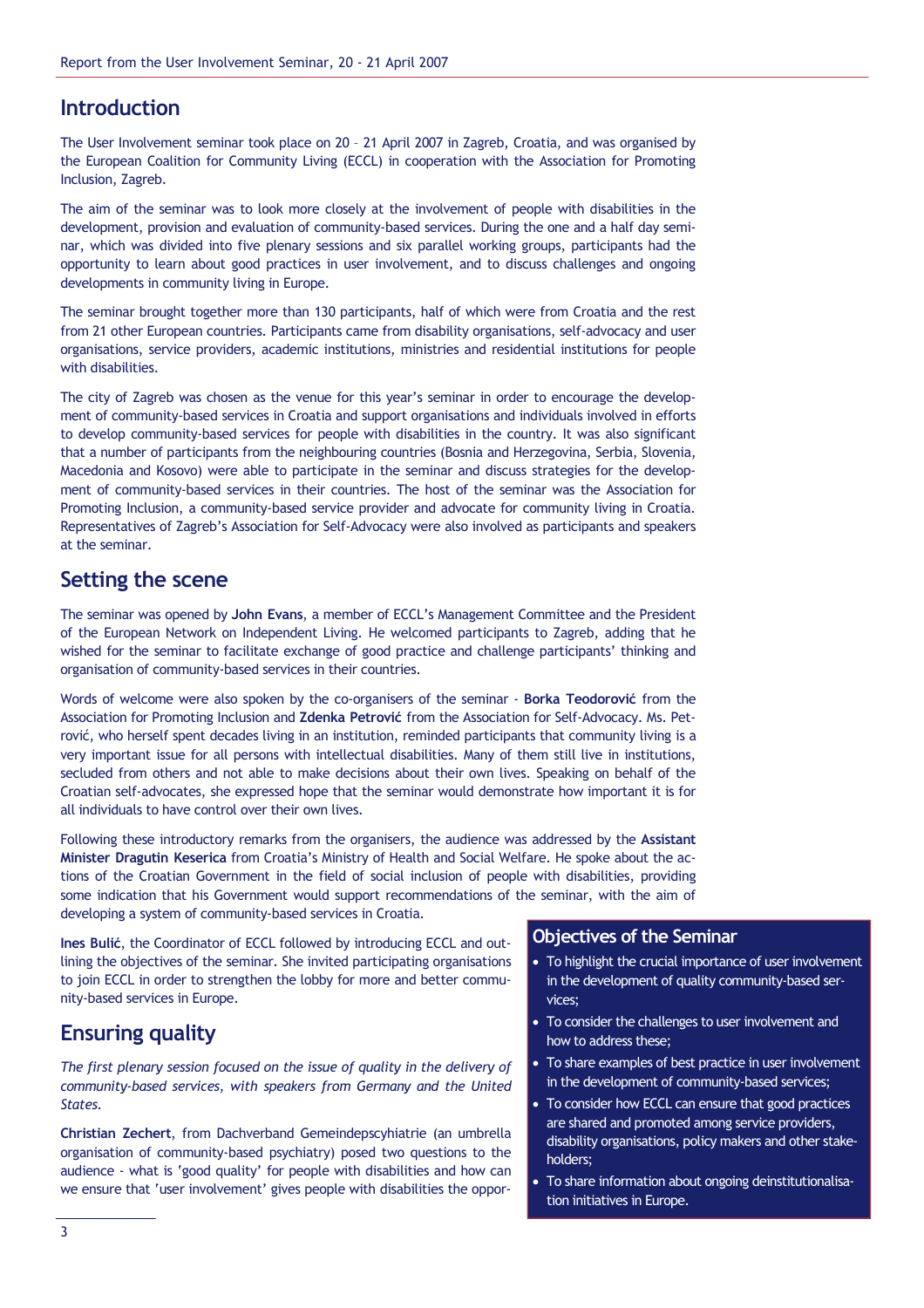tunity to influence service provision. Giving the example of Germany, a country which does not yet have a system of comprehensive community-based services in place, he pointed out that, while quality assurance is an already established concept, the idea of *user involvement* is still at its very beginnings. To support his claim, he pointed out that there is no legislation which would ensure the involvement of users and their families in evaluating the quality of services, no obligation to publish the results of evaluations and no obligation to involve people with disabilities in quality management. Mr. Zechert further highlighted the differences between the 'real' and 'pseudo' user participation by asking who benefits from user involvement – whether it is the provider, for good presentation, the user, for good understanding of his/her interests, or both the provider and the user for better practice. As a means to ensure meaningful participation, Mr. Zechert pointed out the importance of real communication and embracing the fact that the knowledge of users and their families is as important as professional knowledge. Moreover, he stressed the need to acknowledge that user involvement is about the ability to make one's own decisions, to be respected and to have a role in the process, as well as about allowing for the right to take risks and make mistakes.

After discussing the relationship between ensuring quality and user involvement, the discussion turned to how to measure the quality of services. Michael S. Chapman, from Chesapeake Management Consulting in the United States, started by asking what is quality and who defines it. He went on to compare the traditional approach to quality based on uniformity, consistency and compliance with the process, with the approach to quality as defined by people with disabilities. In the latter case, quality is measured by



Speakers in the Opening Plenary Session

the level of choice and control, the quality of relationships, the level of community participation and the ability to exercise one's rights. Mr. Chapman continued by pointing to different outcomes one can measure in order to evaluate the quality of a service. Whereas many measures focus on management and administrative outcomes, he emphasised that it is the personal, functional and clinical outcomes that are important. From the concept of quality, Mr. Chapman turned to the concept of quality assurance and the difference between quality improvement, which is about choice, control and decision making, and basic assurances, focused mainly on health, safety and welfare. He stressed that, while basic assurances are preconditions for quality, they do not ensure good quality services. Mr. Chapman concluded his presentation by calling for partnerships and emphasising the importance of deciding what to measure, as this is what in the end determines the quality of the service provided.

# Current developments

In order to present ongoing projects and current policy developments in community living, speakers from the United Kingdom and the Council of Europe were invited to present the work of their respective organisations.

Julie Beadle-Brown from the Tizard Centre (University of Kent) in the UK presented the Comparative Cost Analysis project (financed by the European Commission), the aim of which is to provide scientific evidence to inform and stimulate policy development in the reallocation of financial resources to best meet the needs of people with disabilities, through a transition from large institutions to a system of community-based services and independent living. The project is collecting and analysing information in 28 European countries and is currently in its second phase, during which the economic, financial and organisational arrangements necessary for a transition from a system of large institutions to communitybased services are being studied (using the regions of England, Germany and Italy as case studies). Ms. Beadle-Brown announced the publication of project results, in the form of a report, for later this year.



Promotional stand of the Association for Self-Advocacy

These will be presented at an international conference on community living, to be held in Prague on 15 – 16 November 2007.

Angela Garabagiu, from the Council of Europe, focused on the CoE Disability Action Plan 2006 – 2015 and the possibilities for the involvement of users of services and their representatives in policy development and decision making. Using the example of the right to education, she pointed to the various instruments (such as the UN Convention on the Rights of Persons with Disabilities, the European Convention on Human Rights and the European Social Charter) and monitoring mechanisms that can be used to ensure access of disabled children to education. In relation to community-living, Ms. Garabagiu highlighted the recommendations of the Committee of Experts on Community Living (De-institutionalisation) of Children with Disabilities and the St Petersburg Declaration of September 2006<sup>1</sup>. Action Line No. 8 of the CoE Disability Action Plan, on community living, can also serve as an advocacy tool, since it contains a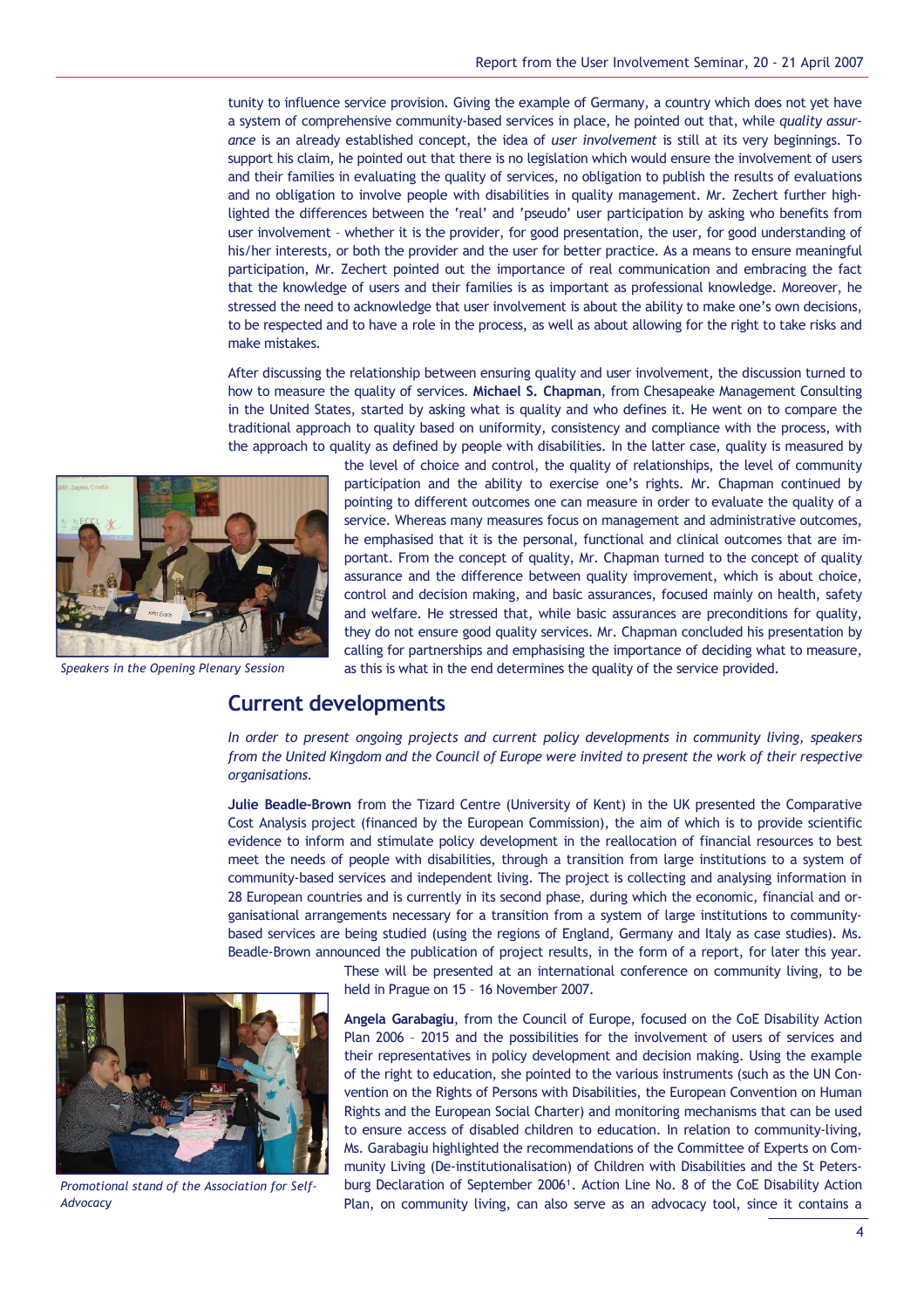number of recommendations to the member states, with the aim of 'enabling people with disabilities to live as independently as possible, empowering them to make choices on how and where they live'. Finally, Ms. Garabagiu announced the establishment of the European Co-ordination Forum for the CoE Disability Action Plan 2006-2015 (the first meeting of which took place on 26 – 27 April) and encouraged organisations of people with disabilities represented at the seminar to get involved in the implementation and the follow-up to the Action Plan.

# Challenges and solutions

The second day of the seminar began with a presentation of challenges and obstacles to the involvement of users in the planning and the delivery of services. Divided into six smaller parallel working groups, the participants went on to discuss in more detail some of the obstacles (Bulgaria, Hungary, Croatia),

# Conclusions from the first day

- There is a need for real involvement of users of services in the provision and evaluation of services;
- There is a need to rethink quality measurement and ensure that it leads to a better quality of life for service users;
- The importance of research to inform policy development and transition from institutional care to community-based services;
- The importance of the role that service users can play in ensuring the implementation of European and international standards which protect the right of disabled people to live in the community.

at the same time presenting examples of good practice from several European countries (France, Croatia, Serbia, Austria and the UK).

Ingemar Färm, from the European Disability Forum, presented the situation in Sweden and, using the right of a disabled person to choose his/her own accommodation, spoke about the difficulties in the implementation of this right in practice. Although the right to live in an accommodation one has chosen him/herself is guaranteed by Sweden's Act Concerning Support and Services for Persons with Certain Functional Impairments (LSS, 1993), a number of problems persist which, in effect, mean that a disabled person has much less control over the service he/she uses. Among the problems Mr. Färm pointed to is the lack of clarity in the complaints system, the inability to influence the selection of contact persons on the local level and the lack of clarity among the staff in different types of housing of the objectives of community living. In addition to accommodation, Mr. Färm spoke about difficulties with the implementation of legislation with respect to meeting individual needs, cooperation on various levels (individual, group accommodation and municipal level), participation in the life of the community, the use of aids and appliances, and staffing and skills levels. By pointing to gaps between policy and practice, he emphasised the need for continual quality monitoring and quality assurance.

# Conclusions from the Focus Groups

## FG 1: Policy frameworks for community living

- It is necessary to ensure that users of services have the opportunity to participate in policy development, service planning and design - both at national and local levels;
- It is important to build the capacity of service users (through training programs) and to ensure a democratic selection of service users who participate in the policy development;

#### Questions for discussion

1. What are the key components of policies that reflect the rights, views and interests of people with disabilities?

2. How can users of services meaningfully participate in policy development?

- It is important to empower people who have lived in institutions to express their views and choices;
- In addition to involving people with disabilities, it is important to educate families and relatives of people with disabilities and NGOs on how to influence policy development;
- It is necessary to adopt a holistic approach to policy development that meets the needs of all stakeholders;
- There is a need to ensure real implementation of legislation that promotes user involvement. For example, in Romania, the legislation provides for users of services to be on the Board of Directors of institutions. However, in practice, the person is appointed by the Director of the institution, which goes against the original intention of the legislation;
- Before we can talk about the involvement of users in service delivery, we need to promote the development of strategies that are based on the real needs of people with disabilities.

<sup>&</sup>lt;sup>1</sup> See Final Declaration of the European Conference on "Improving the quality of life of people with disabilities in Europe: participation for all, innovation, effectiveness", St. Petersburg, Russian Federation, 22 September 2006 (ED CONF(2006)4 final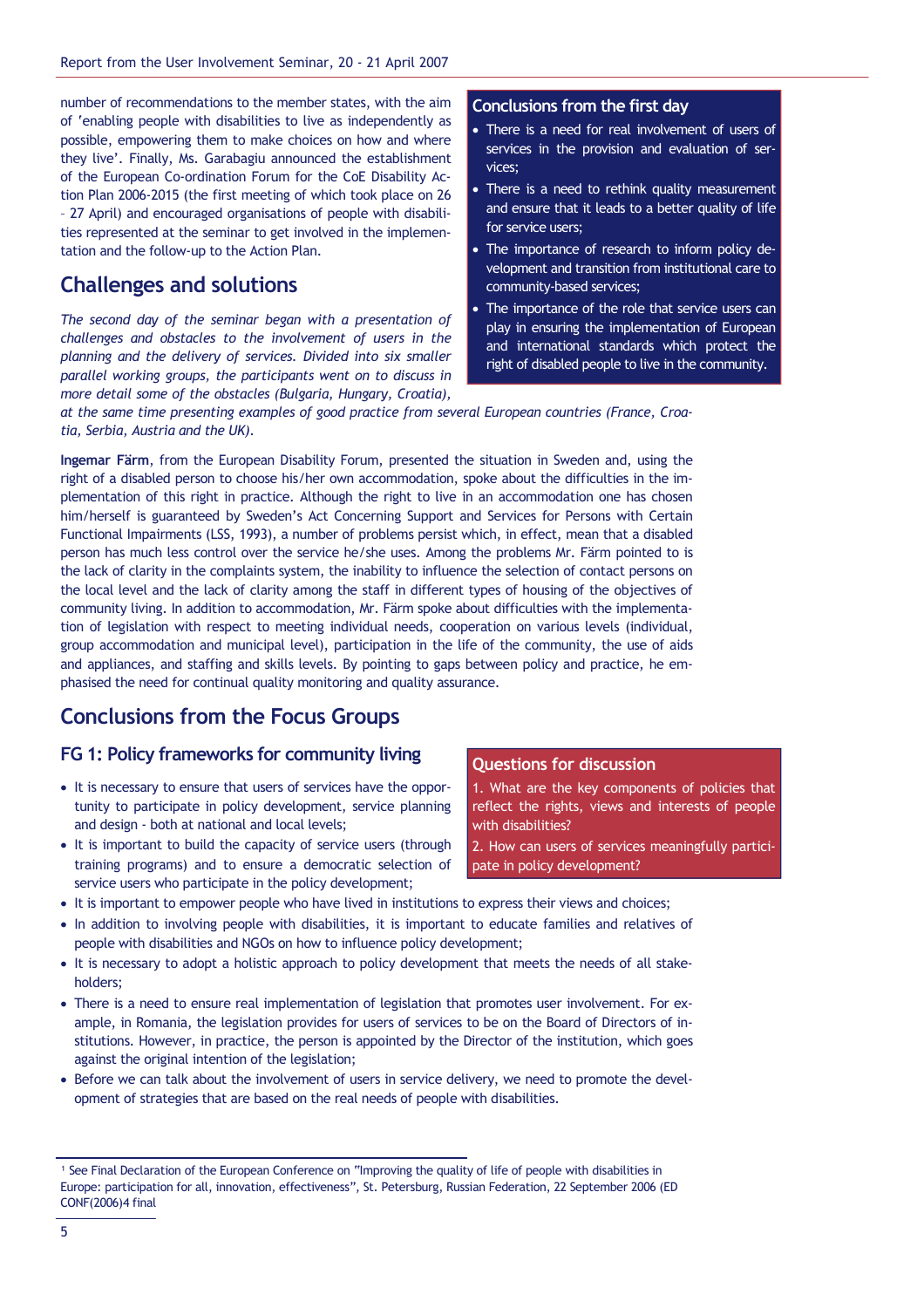## FG 2: Self-advocacy as a precondition to inclusion

- Self advocacy is important for raising society's awareness that people with disabilities are equally entitled to rights, including the right to live within the community as active citizens;
- Self advocates are best placed to speak about their needs. Support structures are necessary to enable

that the focus remains there;

## Questions for discussion

1. Why is it important that we advocate for user-led services?

2. How can self-advocacy organisations support the process of de-institutionalisation?

3. How can we ensure that the views of people with all types of disabilities, including those with complex dependency needs, members of ethnic minorities and other marginalised groups are sought and taken into account?

• It is only when one can act for oneself and represent one's own needs and interests that one can become an active member of society;

• Of great concern is the system of guardianship in many countries, which prevents individuals from having their own voices and takes away their right to act on their own behalf;

• Additional problems are faced by people with mental health problems, since the mental health field is still heavily dominated by the medical model and people with mental health problems are often not recognised as having a disability.

## FG 3: Guardianship as a barrier to social inclusion

- Guardianship is a system based on the medical model of disability, by which decision making is taken away from an individual and renders him/her legally incapacitated. As such, it is in violation of the UN Convention on the Rights of Persons with Disabilities;
- Some of the rights affected by guardianship are the right to marry, vote, work, compose a will, go to courts, own property etc. Guardianship effectively results in 'civil death';
- In practice, a person with disabilities is often placed under guardianship for financial reasons, in order to be eligible for disability benefits;
- The procedure for placing someone under guardianship should not be administrative, as is the case in some countries, but a court procedure with due process safeguards;
- There is a question of how effective, necessary and proportional guardianship is;

#### Questions for discussion

1. How does guardianship prevent social inclusion?

2. What needs to be done to address such barriers?

3. How can we ensure that people with all types of disabilities, including those with complex dependency needs, are able to participate meaningfully in the development and evaluation of services?

- It is necessary to abolish full guardianship and legally recognise both independent and interdependent (supported) decision making;
- It is important to encourage families, religious bodies and NGOs to implement supported decision making, as an alternative to full or partial guardianship;
- If people with disabilities are not respected as individuals by law, they cannot be socially included.

# FG 4: Community for All Initiatives in South Eastern Europe

- There is a need for a transition from the system of institutional care to a system of community-based services – action towards de-institutionalisation and decentralisation of services must be taken on the local, regional (intermunicipal) and central levels;
- It is important to strengthen local stakeholder capacities and to form partnerships between public, non-governmental and private sectors, as well as ensure participation of users of services in decision making;
- Importance of new legislation based on the social model of disability was highlighted, in order to en-

#### Questions for discussion

1. What strategies can be adopted to bring about the development of community-based services in South Eastern Europe?

2. What can be done to ensure that people with disabilities are involved in the planning and implementation of de-institutionalisation policies and the development of alternative community-based services in South Eastern Europe?

sure the development of community–based services. As a result, new services can be established that did not exist in the old legislation (such as personal assistance and community-based supported housing);

• There is a need for innovative projects through partnerships between relevant ministries, non-governmental organisations and local governments, which will inform policy development and new legislation.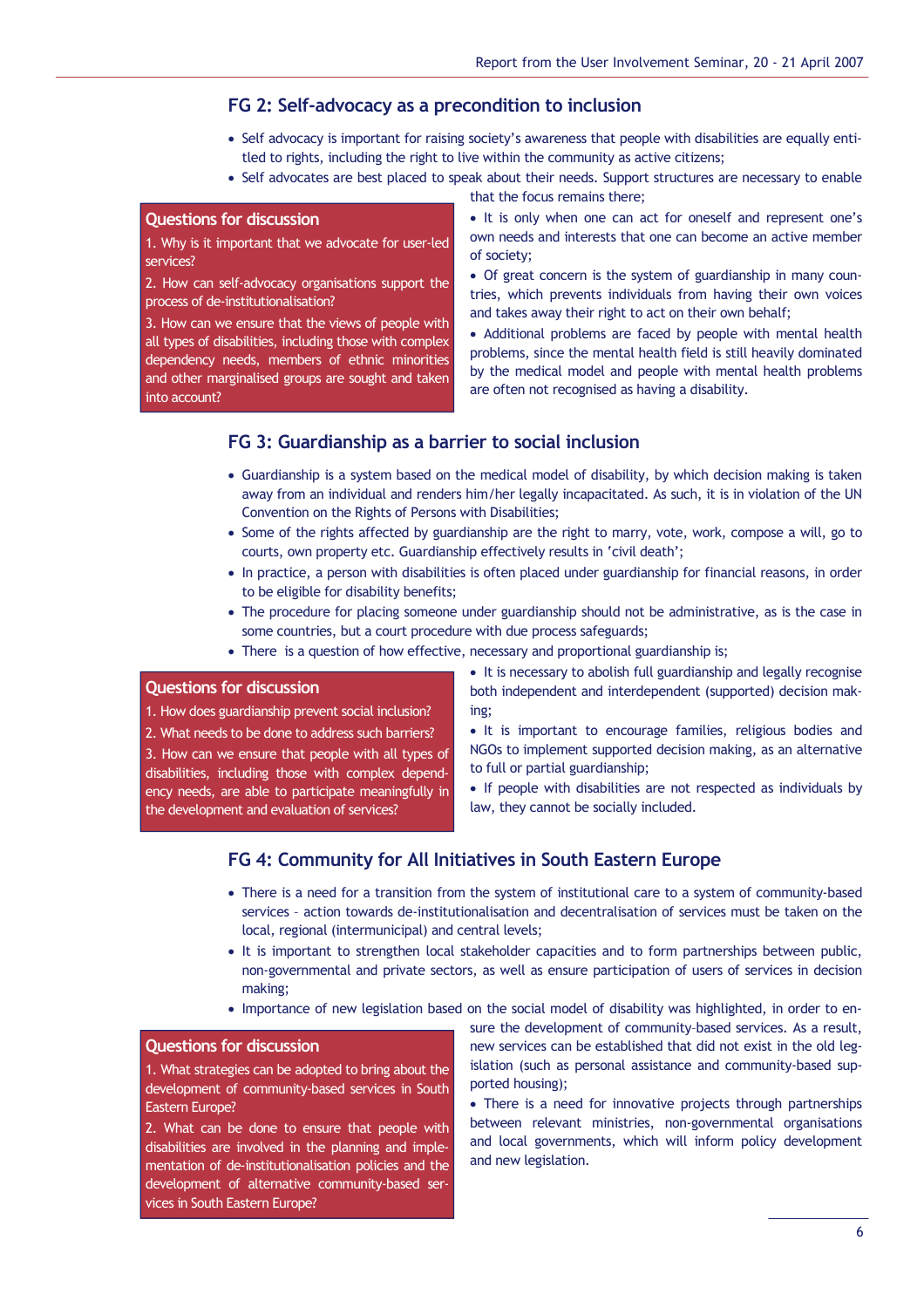# FG 5: Freedom and Independent Living through direct payments and personal assistance schemes

- There is a difference in accessibility of different groups of people with disabilities to direct payments (personal budgets). People with mental health problems are often not eligible for direct payments;
- There are different practices across countries in the use of direct payments the variety of services direct payments can be used for and how one needs to account for the money spent varies from one country to the other;
- In countries without direct payments and personal assistance schemes, it is important to advocate for the possibility to establish pilot projects, in order to show the benefits of both systems for people with disabilities;
- Positive outcomes of both systems direct payments and personal assistance need to be highlighted. They include giving more choice and control to the person, putting the person at the centre of their care needs, empowering people to think positively and creatively about their lives and supporting de-institutionalisation; Questions for discussion
- The importance of forming user groups, speaking to those who make decisions and using evidence of success was highlighted as step towards introducing direct payments and personal assistance, and ensuring access to them.
- 1. What needs to be done to ensure that direct payments and personal assistants are truly accessible to all people with disabilities?
- 2. What role can people with disabilities play in improving the system of direct payments and personal assistance?

## FG 6: Involvement of users in the delivery and evaluation of services on the national and local levels: good practices

- Service users must have access to training, in order to be involved in evaluating services. The content of the training should be defined by users themselves rather than by training professionals. An example given was that training in developing communication skills should take place before training in how to arrange, carry out and record interviews;
- Service users can be involved in any aspect of the evaluation process from planning, photocopying, interviewing, to data analysis and report writing. It is important to ensure that a variety of communication methods are available, e.g. picture cards, sign language, to ensure maximum participation and engagement. Data will be richer and have more validity when user-researchers work with others who also use services;
- It is necessary to ensure that service users are supported practically, emotionally and financially;
- User-led evaluation means that professionals should be there as a resource for users, rather than traditional evaluations where professionals carry out research on service users;
- Evaluation is not about generating a lot of data that has no practical value one must demonstrate that evaluations will have relevance and utility for the future development of services;
- A good idea alone is not enough evidence from evaluations makes providers and authorities listen, learn, plan and make changes. Authorities have to take users' views more seriously;
- Know, understand and anticipate the arguments which may be put forward against user-led evaluations and service developments;
- The increasing experience of users as researchers means that service users develop a knowledge of the services available, such as different types of housing options and they can make informed decisions about future opportunities and life choices, i.e. make comparisons between services;
- The increasing experience of users as researchers means that service users become expert researchers. This can lead to employment opportunities. Skills can be transferred to evaluating other services;
- Service evaluations provide evidence that alternatives to institutions have physical, emotional, social and financial benefits in both the short and long term.

#### Questions for discussion

1. What are the key components of successful cooperation between users of services, service providers, authorities and other stakeholders?

2. How can good practices in user involvement be replicated in other countries and how can they contribute to the process of de-institutionalisation?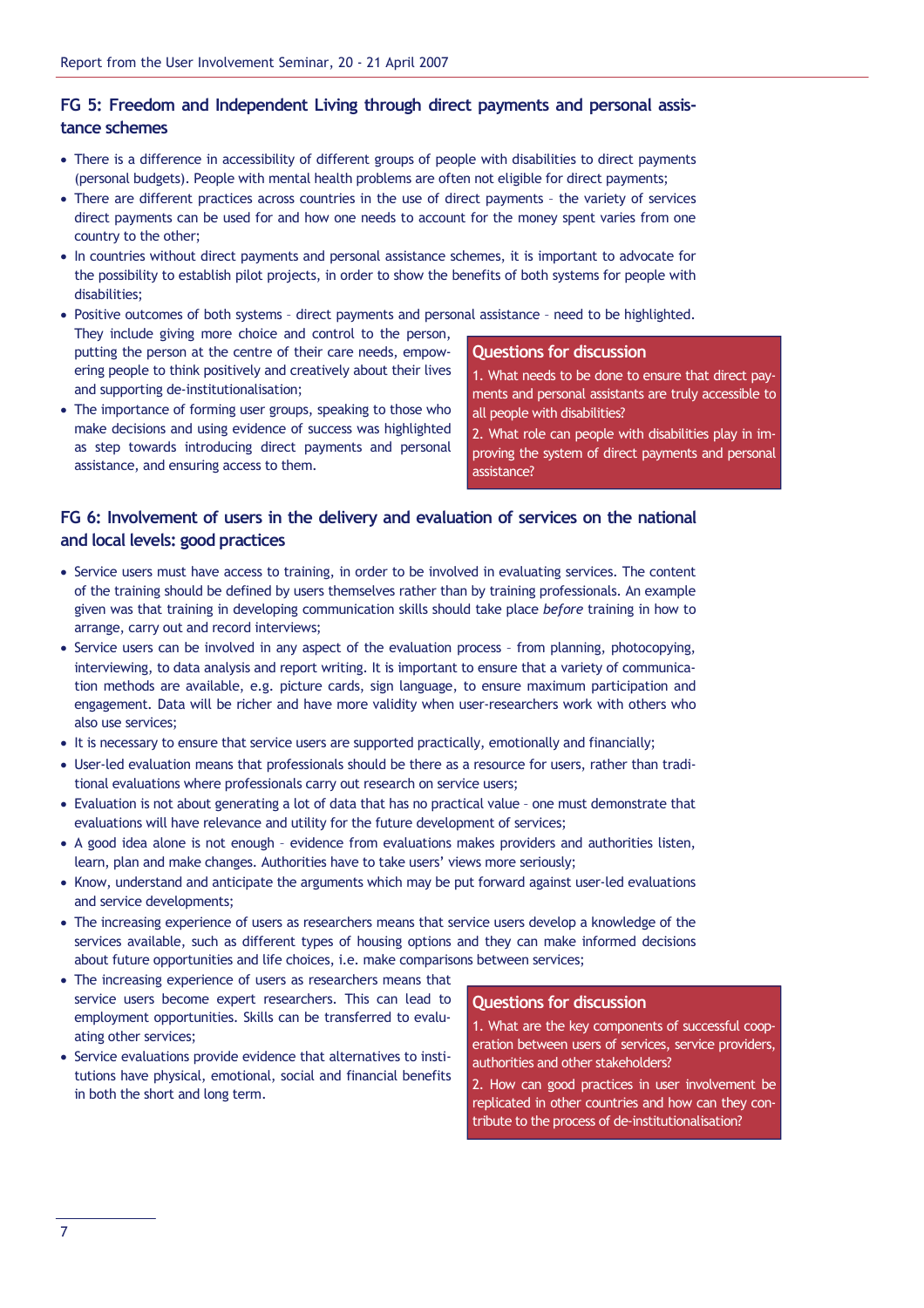# Call for action

Closing the conference, John Evans repeated some of the main points made by the participants during the seminar and presented ECCL's proposal for the seminar statement. In addition to what is included in

## Recommendations to ECCL

- It is important to continue lobbying for the use of EU funding (namely the structural funds) for the development of community-based services, rather than the renovation or building of new residential institutions for people with disabilities;
- Lobbying for community-based services is equally relevant and important in the old EU Member States as in the new EU Member States and other countries of Central and Eastern Europe;
- ECCL should lobby for the implementation of recommendations that will come out of the Cost Comparison Study, which will contain strategies on how to deal with transitional costs of moving from the institutional system of care to a community living model;
- In addition to lobbying activities, it is important that ECCL promotes examples of best practice, so that policy and decision makers can see how community living works in practice;
- There is a need to work with the parents' organisations, considering that there is a lot of opposition towards community living among families of people with disabilities, and promote early intervention;
- ECCL should adopt the principle of leadership by people with disabilities, and promote at the European level the principle that not all the stakeholders in service development and delivery are equal, i.e. that people with disabilities must have a leading role.

the statement, he stressed that, as users of services, people with disabilities must have a central place in the design, provision and evaluation of services for people with disabilities. When speaking about stakeholder involvement, it is necessary to recognise that views of the different stakeholders should not have the same weight – it is the view of the user of the service in question that should count the most. During the seminar, the concepts of 'choice' and 'control' were brought up a number of times, as was the importance of different groups of people with disabilities working together. Finally, Mr. Evans asked all the participants to take the messages of the seminar back to their organisations, governments and service providers, as a step

# Statement of the User Involvement Seminar

Following the one and a half day User Involvement Seminar, focused on involving people with disabilities in the development, provision and evaluation of quality community-based services, and organised by the European Coalition for Community Living and the Association for Promoting Inclusion in Zagreb, Croatia participants of the seminar declare:

- Involvement of people with disabilities as users of services in the development, provision and evaluation of services for people with disabilities is crucial in order to ensure that services are controlled by those who use them;
- In this respect, it is necessary that service providers, decision and policy makers, and disability organisations recognise the key role of users of services in the development, provision and evaluation of services and ensure that they can meaningfully participate in the process;
- It is necessary to recognise and support the work of user and self-advocacy organisations to ensure that the views and interests of all people with disabilities are represented;
- It is important that good practices in user involvement are shared among all the stakeholders, using initiatives such as ECCL to disseminate and promote them.

Participants also affirm their commitment to:

- Promoting and developing quality community-based services for people with disabilities;
- Ensuring that all available funding is used for the development of quality community-based services, rather than the opening of new or improvement of old institutions for people with disabilities;
- Exchanging examples of best practice in de-institutionalisation and the development, provision and evaluation of quality community-based services through initiatives such as ECCL.

The European Coalition for Community Living commits to continuing to work in this direction and will, as the first step, adopt a Position on User Involvement.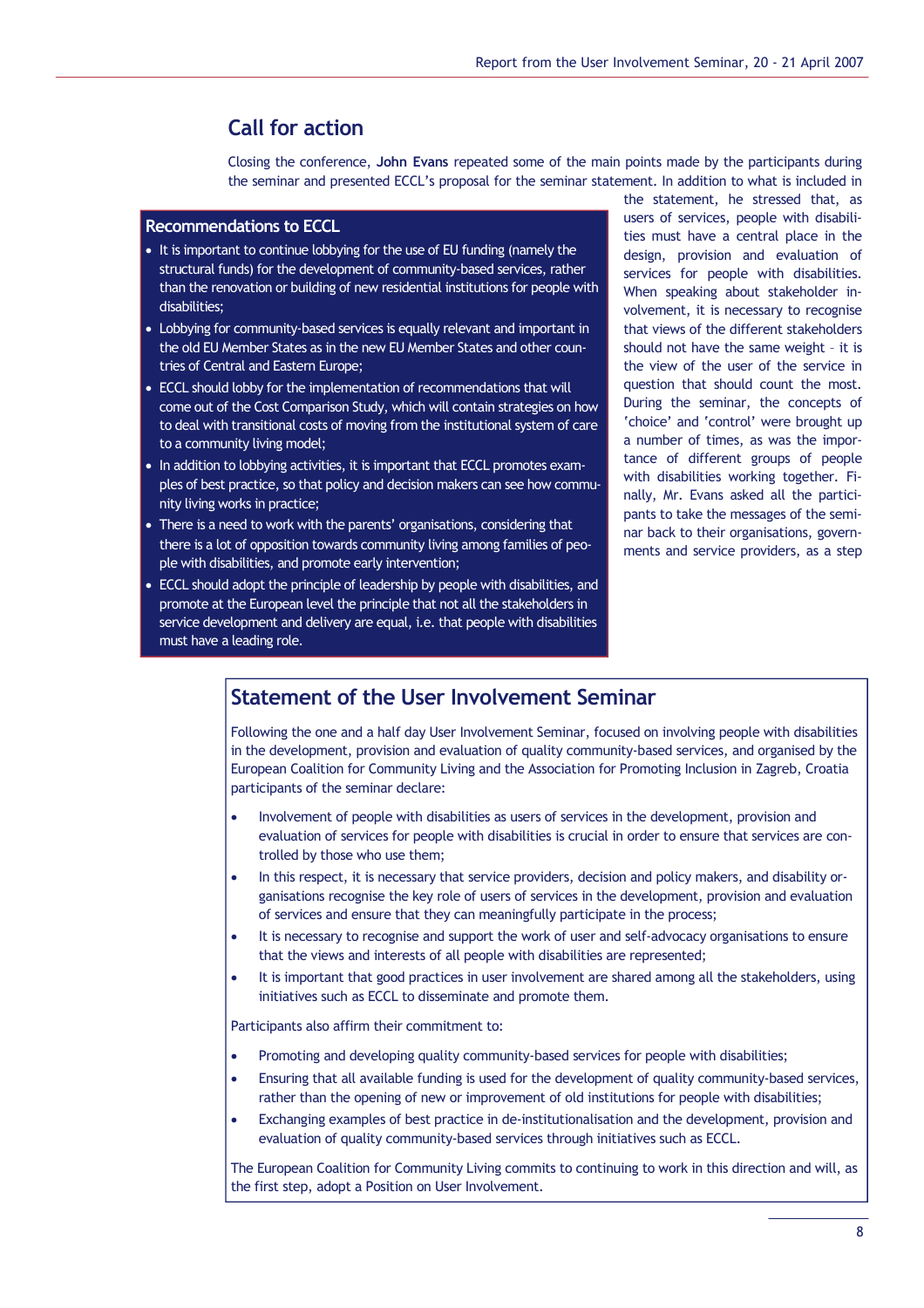# Final Programme

# Friday, 20 April 2007

## Opening Plenary

Chair: John Evans, European Network on Independent Living

- Welcome speeches John Evans (ECCL), Borka Teodorović (Association for Promoting Inclusion), Zdenka Petrović (Association for Self-Advocacy)
- Opening remarks Assistant Minister Dragutin Keserica, Ministry of Health and Social Welfare, Republic of Croatia
- Introduction to the Seminar Ines Bulić (ECCL)
- Ensuring Quality in the Delivery of Community-Based Services Christian Zechert (Dachverband Gemeindepsychiatrie)
- Measuring Service Quality in the 21st Century Michael S. Chapman (Chesapeake Management Consulting)

## Plenary Session II

Chair: Josée Van Remoortel, Mental Health Europe

- Community Living and User Involvement: the human rights context Angela Garabagiu (Secretary to the Committee of experts on community living (deinstitutionalisation) of children with disabilities, Council of Europe)
- Community-Based Alternatives to Institutions for People with Disabilities: preliminary results of the European cost-comparison study - Julie Beadle Brown (Tizard Centre, University of Kent)
- Report from Day One Paul Trehin (Autism Europe)

# Saturday, 21 April 2007

## Plenary Session III

Chair: Judith Klein, Open Society Mental Health Initiative

• Challenges to the Involvement of Users in the Planning and Delivery of Services - Ingemar Färm (European Disability Forum)

## Parallel Focus Groups I

## Policy frameworks for community living

Chair: Geert Freyhoff, Inclusion Europe Rapporteur: Raluca Bunea, Open Society Mental Health Initiative

- Slavka Kukova (Open Society Mental Health Initiative, Bulgaria)
- Neil Coyle (Disability Rights Commission, UK)

## Self-advocacy as a precondition to inclusion

Chair: Josée van Remoortel, Mental Health Europe Rapporteur: Victoria Lee, Mental Disability Advocacy Center

- Zdenka Petrović (Association for Self-Advocacy, Croatia)
- Martine Dutoit (Advocacy France, France)